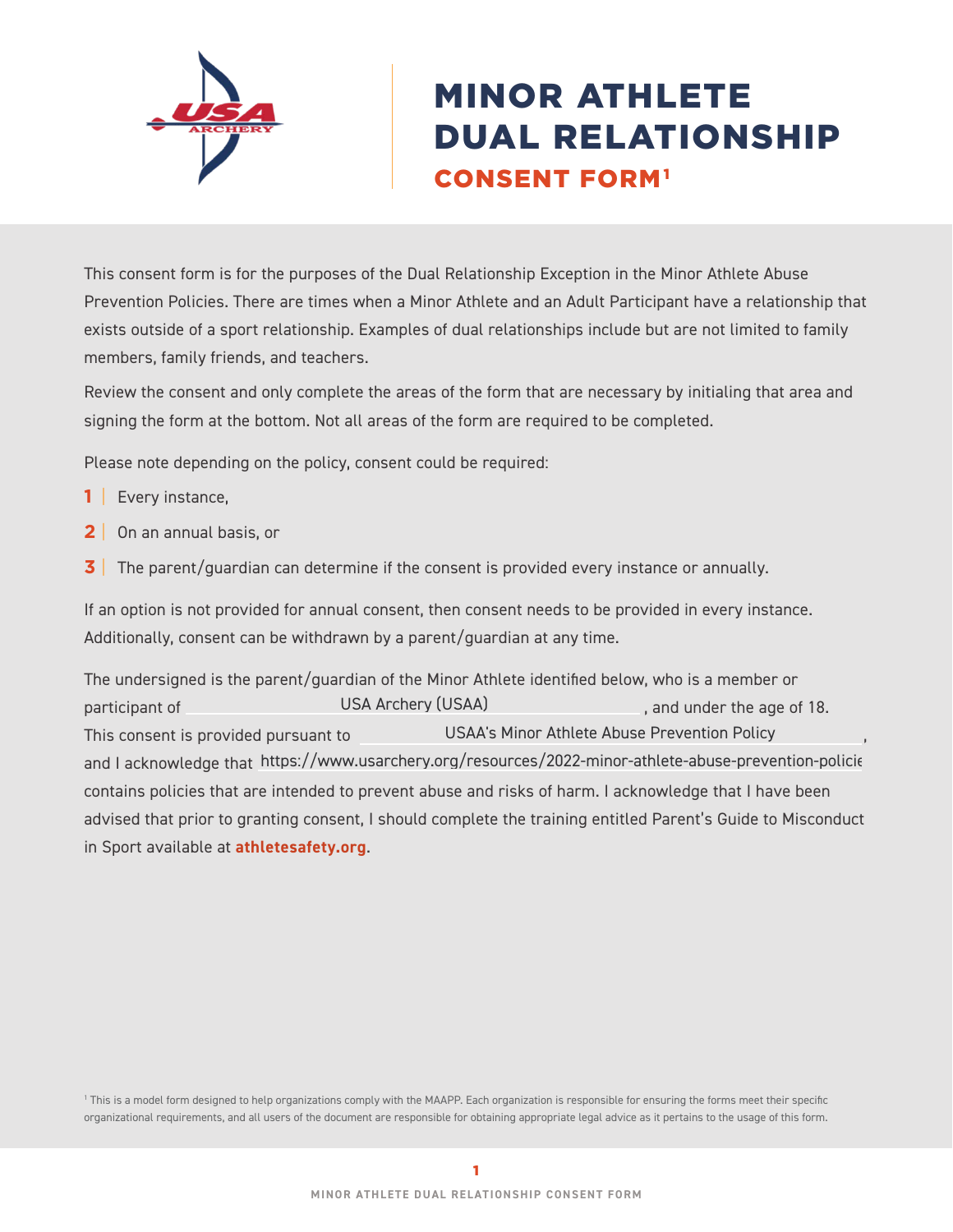## DUAL RELATIONSHIP CONSENT

| As the parent/guardian of the Minor Athlete identified below, I am advising                                                        |                                 | <b>USAA</b>                            |
|------------------------------------------------------------------------------------------------------------------------------------|---------------------------------|----------------------------------------|
|                                                                                                                                    | that                            | Enter Minor Athlete Name               |
| a Minor Athlete under the age of 18, has a Dual Relationship with the following Adult Participant:<br>Enter Adult Participant Name |                                 | . The Dual Relationship is as follows: |
|                                                                                                                                    | Enter Dual Relationship details |                                        |
|                                                                                                                                    | Dual Relationship continued     |                                        |
|                                                                                                                                    |                                 |                                        |

With my initials below, I am consenting to the Dual Relationship Exception for each area of , for the time period noted. USAA's Minor Athlete Abuse Prevention Policy

**If an area does not have my initial, I do not consent to the exception detailed in that area.** I am aware that I can withdraw this consent at any time.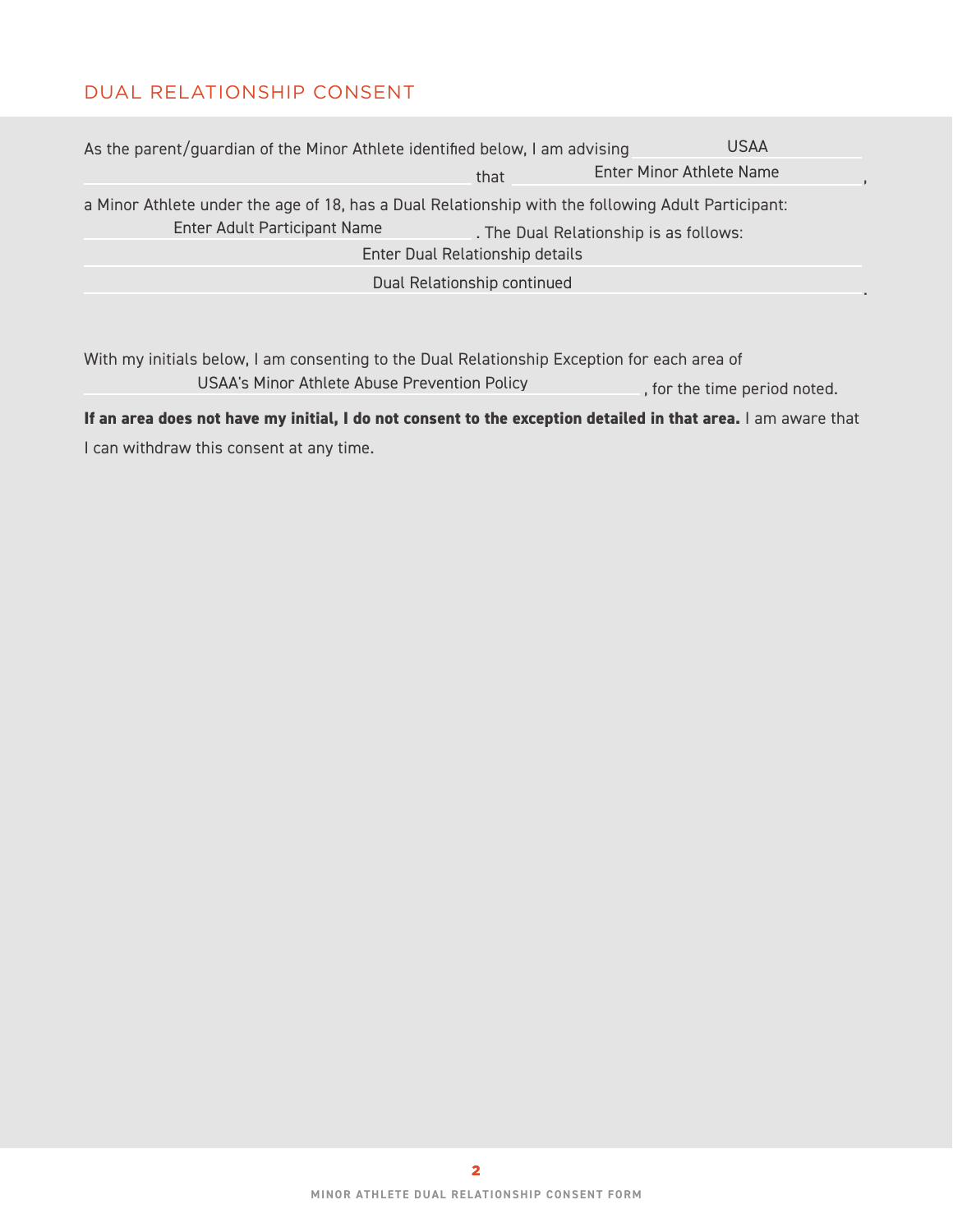## DUAL RELATIONSHIP CONSENT: ONE-ON-ONE INTERACTIONS

#### **Annual**

I, as the parent/guardian of the Minor Athlete identified, hereby authorize and consent that the above named Adult Participant, can have In-Program one-on-one interactions where consent is **allowed** and not otherwise covered by this form with said Minor Athlete at for one year from the date of this consent. USAA

| Initial | Date |
|---------|------|
|         |      |

#### **Every Instance**

I, as the parent/guardian of the Minor Athlete identified, hereby authorize and consent that the above named Adult Participant, can have In-Program one-on-one interactions where consent is **allowed** and not otherwise covered by this form with said Minor Athlete at for the following occasion: USAA

| <b>DATE</b> | <b>EVENT/OCCASION NAME</b> | <b>LOCATION</b> |
|-------------|----------------------------|-----------------|
| Enter date  | Enter event/occasion name  | Enter location  |
|             | Initial                    | Date            |
| <b>DATE</b> | <b>EVENT/OCCASION NAME</b> | <b>LOCATION</b> |
| Enter date  | Enter event/occasion name  | Enter location  |
|             | Initial                    | Date            |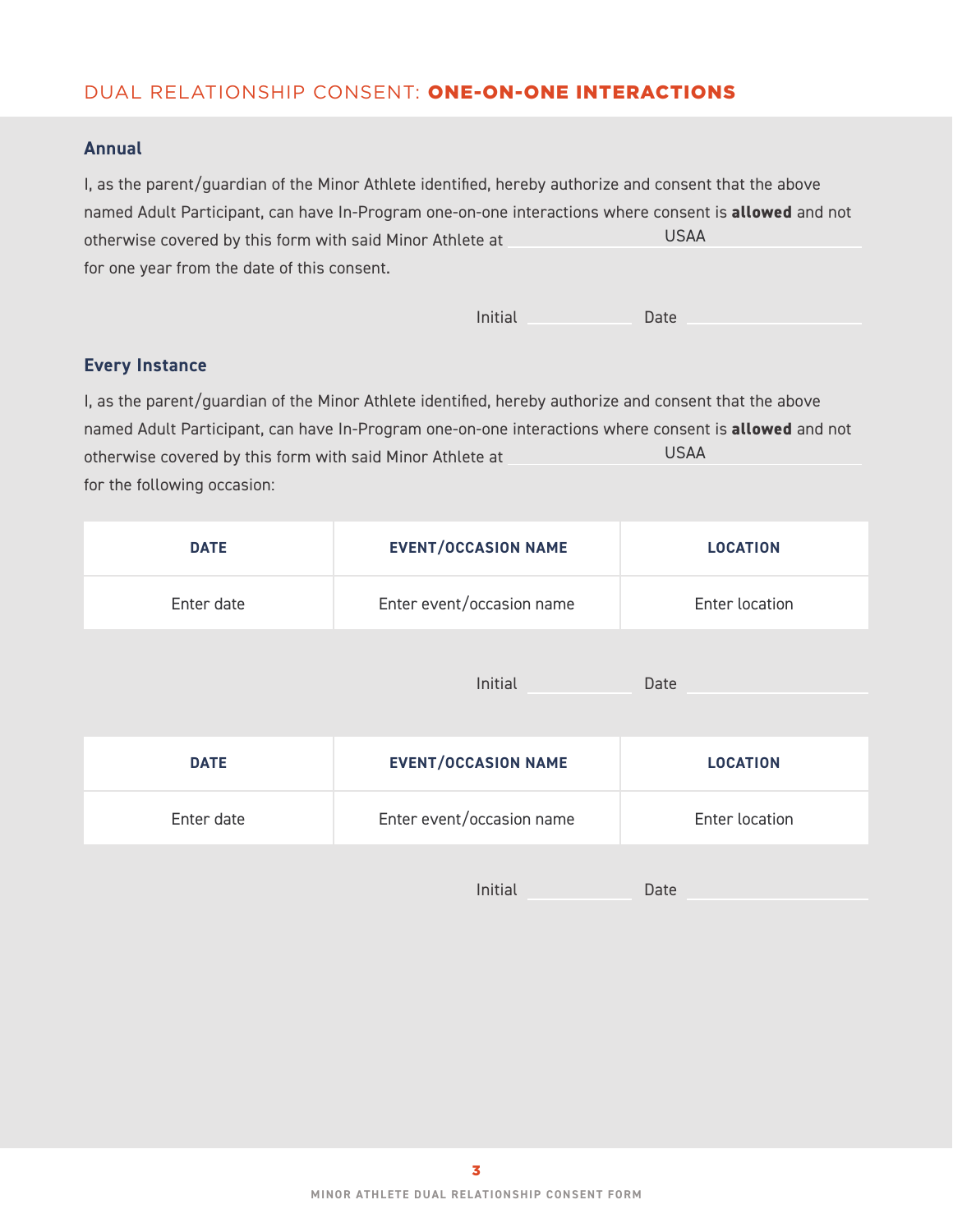## DUAL RELATIONSHIP CONSENT: TRANSPORTATION

#### **Annual**

| I, as the parent/guardian of the Minor Athlete identified, hereby authorize and consent that the above |      |
|--------------------------------------------------------------------------------------------------------|------|
| named Adult Participant, can travel one-on-one with said Minor Athlete to and from all In-Program      |      |
| activities related to                                                                                  | USAA |
| for one year from the date of this consent.                                                            |      |

|  | Initial | Date |
|--|---------|------|
|--|---------|------|

## **Every Instance**

I, as the parent/guardian of the Minor Athlete identified, hereby authorize and consent that the above named Adult Participant, can travel one-on-one with said Minor Athlete to and from all In-Program activities related to USAA<br>
From the date of this consent.<br>
Initial<br>
Wery Instance<br>
as the parent/guardian of the Minor Athlete identified, hereby au<br>
amed Adult Participant, can travel one-on-one with said Minor Ath<br>
tivities related to<br>
USAA<br>

during the following occasions:

| <b>EVENT/PRACTICE/OCCASION NAME</b> | <b>LOCATION</b> | <b>DATES</b> |
|-------------------------------------|-----------------|--------------|
| Enter event/practice/occasion name  | Enter location  | Enter dates  |
|                                     | Initial         | Date         |
| <b>EVENT/PRACTICE/OCCASION NAME</b> | <b>LOCATION</b> | <b>DATES</b> |
| Enter event/practice/occasion name  | Enter location  | Enter dates  |
|                                     | Initial         | Date         |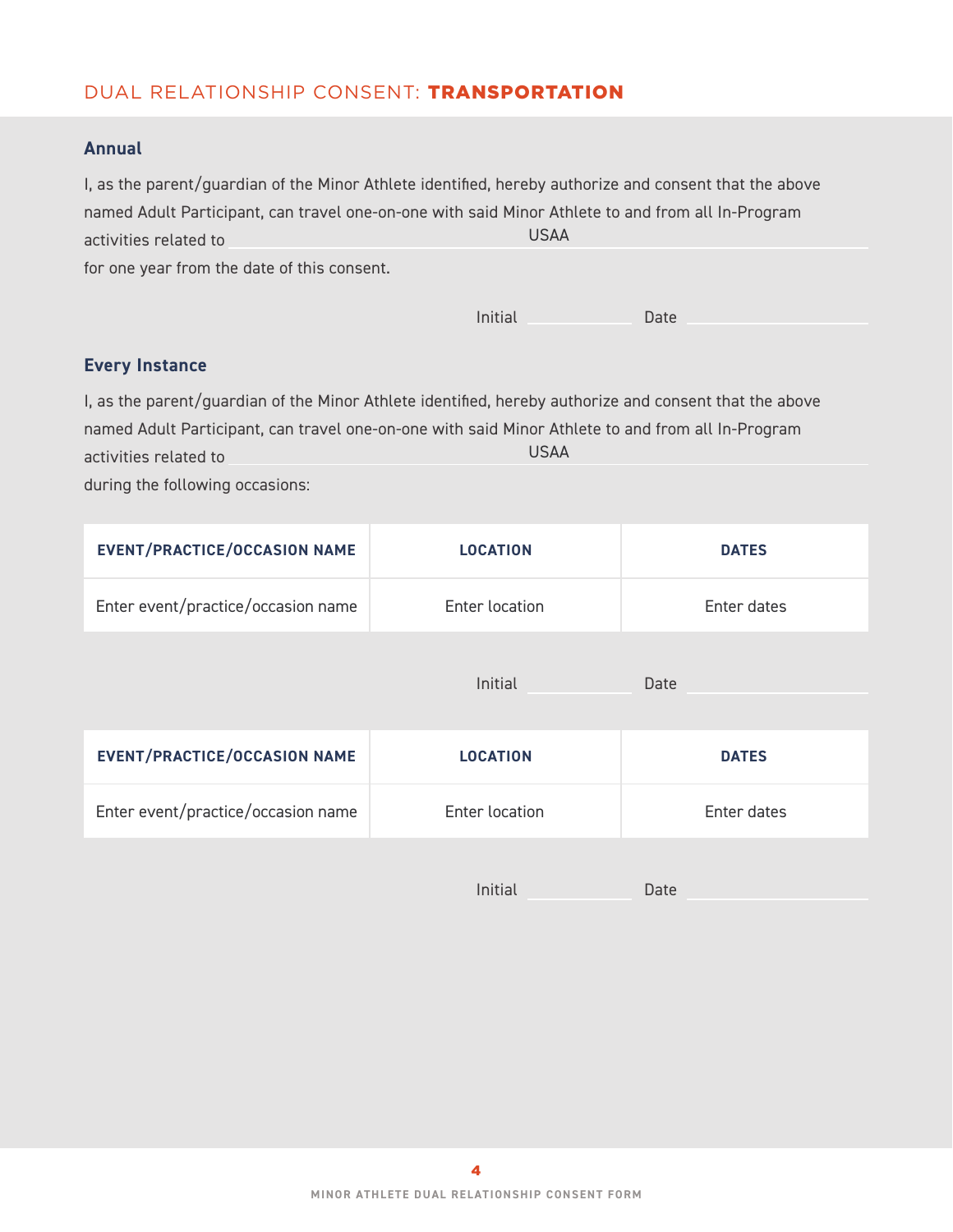# DUAL RELATIONSHIP CONSENT: LODGING – NOT A SHARED ROOM

#### **Annual**

I, as the parent/guardian of the Minor Athlete identified, hereby authorize and consent that the above named Adult Participant, can share a lodging arrangement with said Minor Athlete for all In-Program lodging related to **Form COVID** USAA **For one year from the date of this consent.** I understand that said Adult Participant will **NOT** share a hotel room or otherwise sleep in the same room with said Minor Athlete and all interactions will be observable and interruptible unless additional consent for In-Program one-on-one interactions is also provided. USAA<br>1t will **N**<br>1tions wil<br>1s is also<br>Athlete<br>0dging a<br>USAA

| Initial | Date |
|---------|------|
|         |      |

#### **Every Instance**

I, as the parent/guardian of the Minor Athlete identified, hereby authorize and consent that the above named Adult Participant, can share a lodging arrangement with said Minor Athlete for all In-Program lodging related to **during the occasions detailed below.** during the occasions detailed below. I understand that said Adult Participant will **NOT** share a hotel room or otherwise sleep in the same room with said Minor Athlete and all interactions will be observable and interruptible unless additional consent for In-Program one-on-one interactions is also provided.

| <b>DATE</b> | <b>EVENT/OCCASION NAME</b> | <b>LOCATION</b> |
|-------------|----------------------------|-----------------|
| Enter date  | Enter event/occasion name  | Enter location  |
|             | Initial                    | Date            |
|             |                            |                 |

| <b>DATE</b> | <b>EVENT/OCCASION NAME</b> | <b>LOCATION</b> |
|-------------|----------------------------|-----------------|
| Enter date  | Enter event/occasion name  | Enter location  |
|             |                            |                 |

Initial Date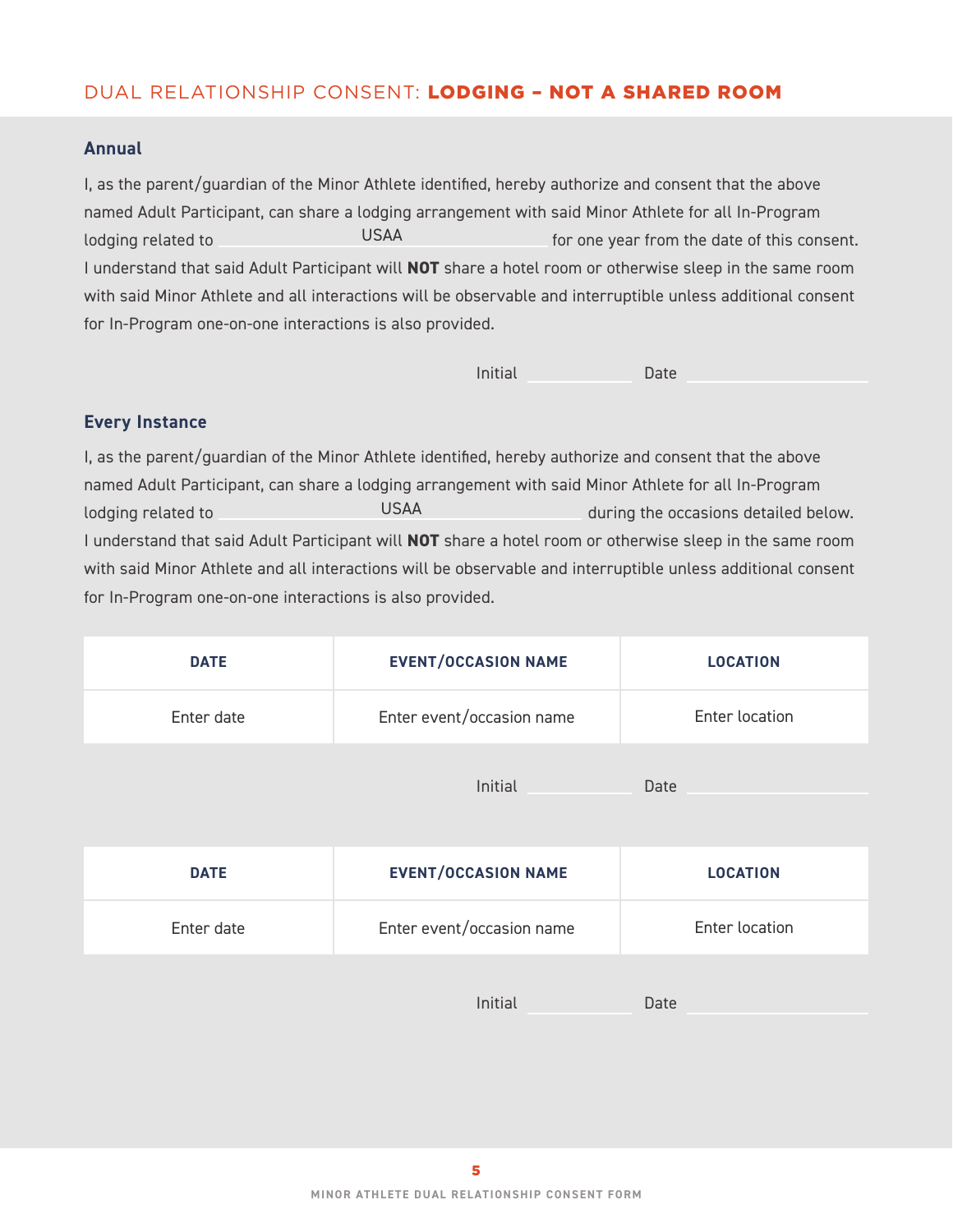# DUAL RELATIONSHIP CONSENT: LODGING – SHARED ROOM

### **Every Instance**

I, as the parent/guardian of the Minor Athlete identified, hereby authorize and consent that the above named Adult Participant, can share a hotel room or otherwise sleep in the same room with said Minor Athlete for In-Program lodging related to during the following occasions: USAA

| <b>DATE</b> | <b>EVENT/OCCASION NAME</b> | <b>LOCATION</b> |
|-------------|----------------------------|-----------------|
| Enter date  | Enter event/occasion name  | Enter location  |
|             | Initial                    | Date            |
| <b>DATE</b> | <b>EVENT/OCCASION NAME</b> | <b>LOCATION</b> |
| Enter date  | Enter event/occasion name  | Enter location  |
|             | Initial                    | Date            |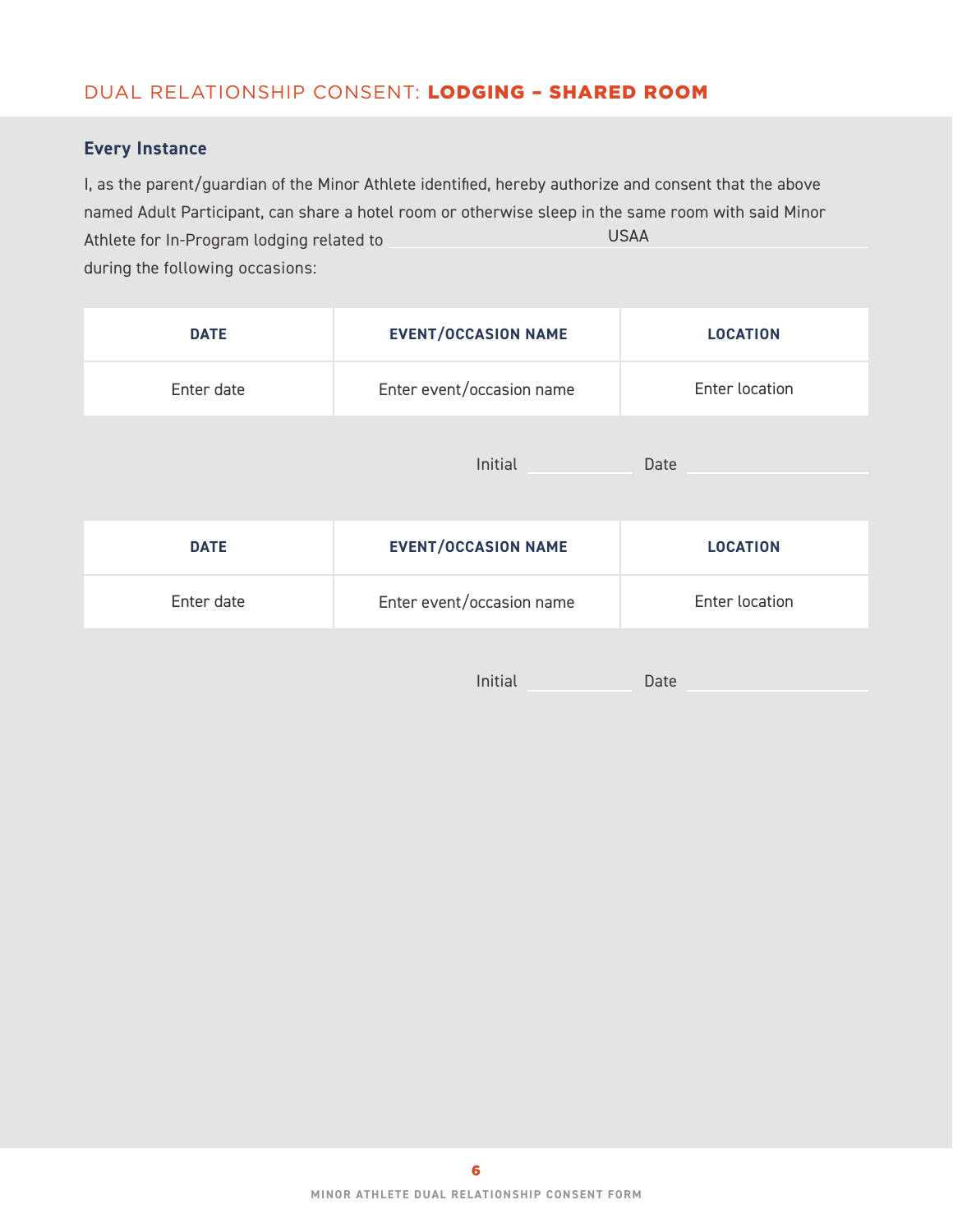# DUAL RELATIONSHIP CONSENT: LOCKER ROOMS

#### **Annual**

I, as the parent/guardian of the Minor Athlete identified, hereby authorize and consent that the above named Adult Participant, can have one-on-one interactions with said Minor Athlete in the Locker Room during In-Program sport activities related to for one year from the date of this consent. I understand that this consent does **NOT** allow said Adult Participant to shower with said Minor Athlete. USAA's Minor Athlete Abuse Prevention Policy

Initial Date

#### **Every Instance**

I, as the parent/guardian of the Minor Athlete identified, hereby authorize and consent that the above named Adult Participant, can have one-on-one interactions with said Minor Athlete in the Locker Room during In-Program sport activities related to for the occasions detailed below. I understand that this consent does **NOT** allow said Adult Participant to shower with said Minor Athlete. USAA

| <b>DATE</b> | <b>EVENT/OCCASION NAME</b> | <b>LOCATION</b> |
|-------------|----------------------------|-----------------|
| Enter date  | Enter event/occasion name  | Enter location  |
|             | Initial                    | Date            |
| <b>DATE</b> | <b>EVENT/OCCASION NAME</b> | <b>LOCATION</b> |
| Enter date  | Enter event/occasion name  | Enter location  |

Initial Date